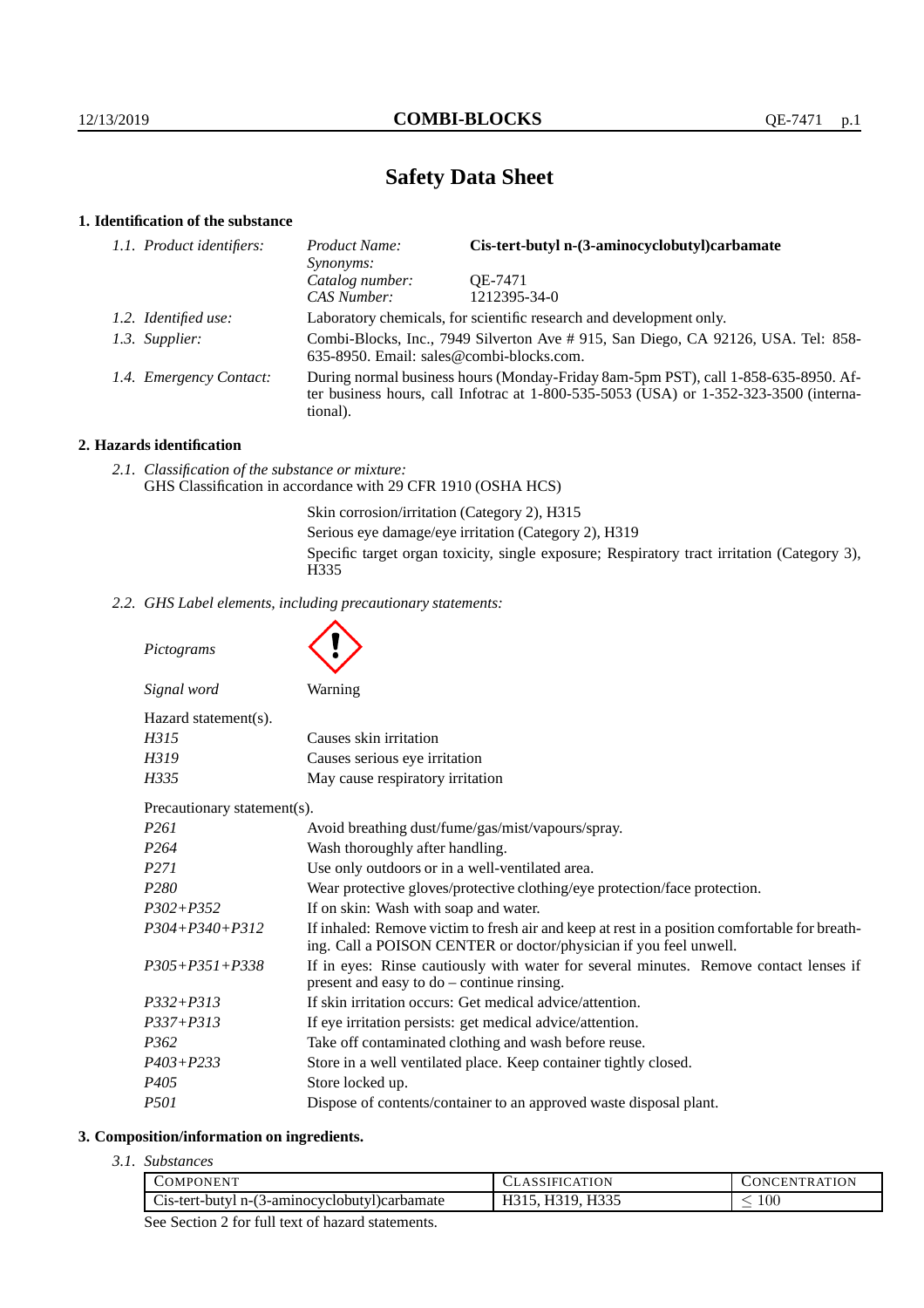## **4. First aid measures**

*4.1. Description of first aid measures.*

| Consult a physician. Show this safety data sheet to the doctor in attendance. Move out of<br>dangerous area.                                         |
|------------------------------------------------------------------------------------------------------------------------------------------------------|
| Remove victim to fresh air and keep at rest in a position comfortable for breathing. Call a<br>POISON CENTER or doctor/physician if you feel unwell. |
| Wash with soap and water.                                                                                                                            |
| Rinse cautiously with water for several minutes. Remove contact lenses if present and<br>easy to $do$ – continue rinsing.                            |
| Wash out mouth with copious amounts of water for at least 15 minutes. Seek medical<br>attention.                                                     |
|                                                                                                                                                      |

- *4.2. Most important symptoms and effects, both acute and delayed:* See Section 2.2 and/or in Section 11.
- *4.3. Indication of any immediate medical attention and special treatment needed:* No data.

#### **5. Fire fighting measures**

- *5.1. Extinguishing media:* Use dry sand, dry chemical or alcohol-resistant foam for extinction.
- *5.2. Special hazards arising from the substance or mixture:* Carbon monoxide, nitrogen oxides.
- *5.3. Advice for firefighters:* Wear self-contained breathing apparatus for firefighting if necessary.
- *5.4. Further information:* No data available.

#### **6. Accidental release measures**

- *6.1. Personal precautions, protective equipment and emergency procedures:* Ensure adequate ventilation. Use personal protective equipment.
- *6.2. Environmental precautions:* Should not be released into the environment. See Section 12 for additional ecological information.
- *6.3. Methods and materials for containment and cleaning up:* Sweep up or vacuum up spillage and collect in suitable container for disposal.
- *6.4. Reference to other sections:* Refer to protective measures listed in Sections 8 and 13.

#### **7. Handling and storage**

- *7.1. Precautions for safe handling:* Avoid contact with skin and eyes. Avoid inhalation of vapour or mist. Keep away from sources of ignition - No smoking. Take measures to prevent the build up of electrostatic charge. For precautions see section 2.2.
- *7.2. Conditions for safe storage, including any incompatibilities:* Store refrigerated. Keep container tightly closed in a dry and well-ventilated place. Containers which are opened must be carefully resealed and kept upright to prevent leakage.
- *7.3. Specific end use(s):* Laboratory chemicals, for scientific research and development only.

#### **8. Exposure Controls / Personal protection**

*8.1. Control parameters:*

*Components with workplace control parameters:* Contains no substances with occupational exposure limit values.

*8.2. Exposure controls:*

*Appropriate engineering controls:* Ensure that eyewash stations and safety showers are close to the workstation location. Ensure adequate ventilation, especially in confined areas. Use only under a chemical fume hood.

*Personal protective equipment:*

| Eye/face protection: | Wear appropriate protective eyeglasses or chemical safety goggles as described by OSHA's<br>eye and face protection regulations in 29 CFR 1910.133 or European Standard EN166.                                                                                                                                         |
|----------------------|------------------------------------------------------------------------------------------------------------------------------------------------------------------------------------------------------------------------------------------------------------------------------------------------------------------------|
| Skin protection:     | Handle with gloves. Gloves must be inspected prior to use. Use proper glove removal<br>technique (without touching glove's outer surface) to avoid skin contact with this product.<br>Dispose of contaminated gloves after use in accordance with applicable laws and good<br>laboratory practices. Wash and dry hands |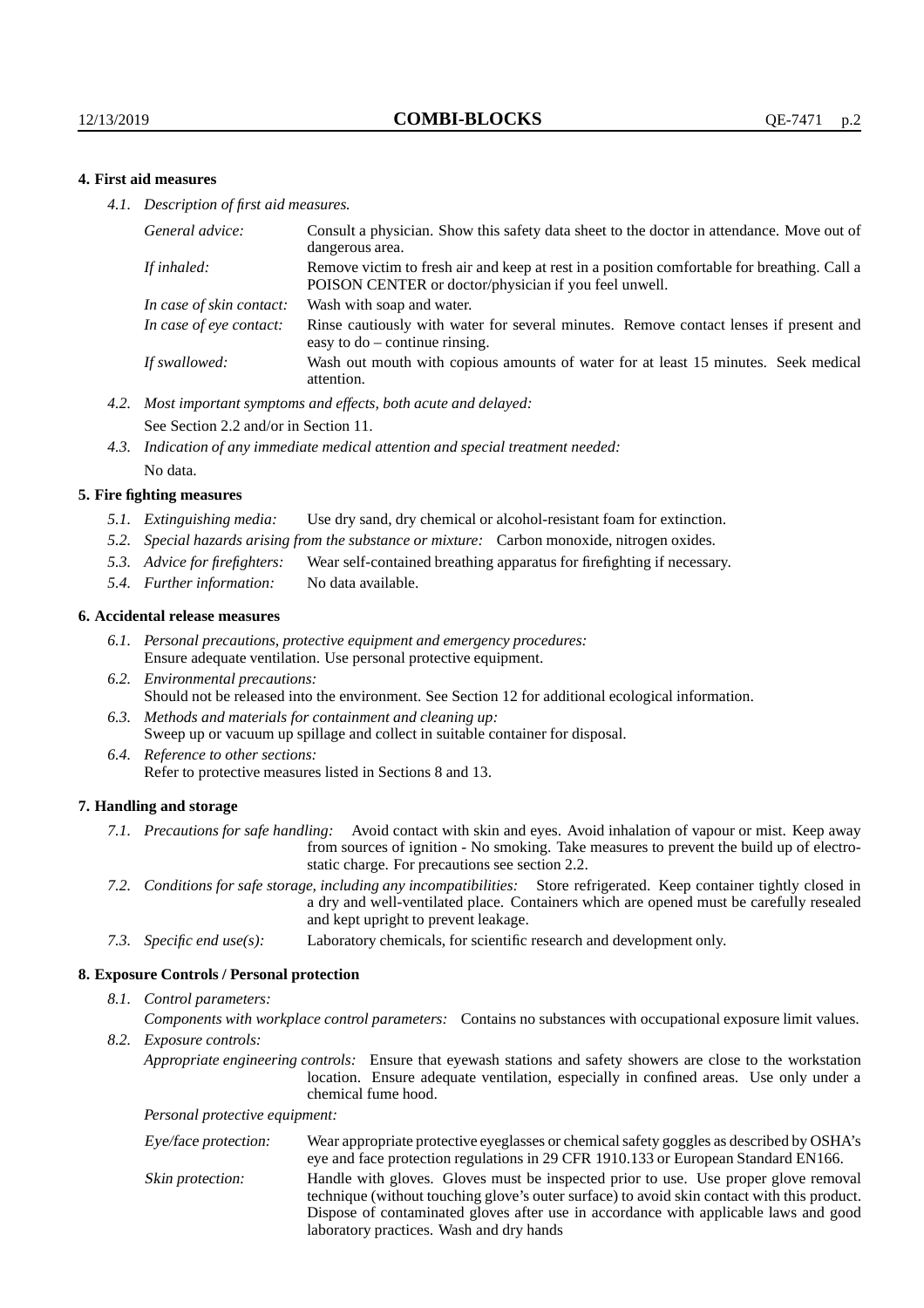| <b>Body Protection:</b> |         | Complete suit protecting against chemicals, Flame retardant antistatic protective clothing.                       |
|-------------------------|---------|-------------------------------------------------------------------------------------------------------------------|
|                         |         | The type of protective equipment must be selected according to the concentration and                              |
|                         |         | amount of the dangerous substance at the specific workplace.                                                      |
| Respiratory protection: |         | No protective equipment is needed under normal use conditions.                                                    |
|                         |         | Control of environmental exposure: Prevent further leakage or spillage if safe to do so. Do not let product enter |
|                         | drains. |                                                                                                                   |

## **9. Physical and chemical properties**

*9.1. Information on basic physical and chemical properties*

| (a)      | Appearance:                                   | Solid                |
|----------|-----------------------------------------------|----------------------|
| (b)      | Odour:                                        | No data              |
| (c)      | Odour Threshold:                              | No data              |
| (d)      | $pH$ :                                        | No data              |
| (e)      | Melting point/freezing point:                 | $110 - 130^{\circ}C$ |
| (f)      | Initial boiling point and boiling range:      | No data              |
| (g)      | Flash point:                                  | No data              |
| (h)      | Evaporatoin rate:                             | No data              |
| (i)      | Flammability (solid, gas):                    | No data              |
| (j)      | Upper/lower flammability or explosive limits: | No data              |
| $\rm(k)$ | Vapour pressure:                              | No data              |
| (1)      | Vapour density:                               | No data              |
| (m)      | Relative density:                             | No data              |
| (n)      | Water solubility:                             | No data              |
| $\circ$  | Partition coefficient: n-octanol/water:       | No data              |
| (p)      | Auto-ignition:                                | No data              |
| (q)      | Decomposition temperature:                    | No data              |
| (r)      | Viscosity:                                    | No data              |
| (s)      | Explosive properties:                         | No data              |
| (t)      | Oxidizing properties:                         | No data              |

*9.2. Other safety information:*

| Formula          | $C_9H_{18}N_2O_2$ |
|------------------|-------------------|
| Molecular weight | 186.3             |
| CAS Number       | 1212395-34-0      |

## **10. Stability and reactivity**

- *10.1. Reactivity* No data
- *10.2. Chemical stability* Stable under recommended storage conditions.
- *10.3. Possibility of hazardous reactions* No data
- *10.4. Conditions to avoid*
- *10.5. Incompatible material* No data.
- *10.6. Hazardous decomposition products:*

Hazardous decomposition products formed under fire conditions: Carbon monoxide, nitrogen oxides. Other decomposition products: No data In the event of fire: See Section 5.

## **11. Toxicological information**

*11.1 Information on toxicological effects*

| Acute toxicity:                    | No data available.                |
|------------------------------------|-----------------------------------|
| Skin irritation/corrosion:         | No data available.                |
| Eye damage/irritation:             | Causes serious eye irritation.    |
| Respiratory or skin sensitization: | May cause respiratory irritation. |
| Germ cell mutagenicity:            | No data available.                |
| Carcinogenicity:                   | No data available.                |
| Reproductive toxicity:             | No data available.                |